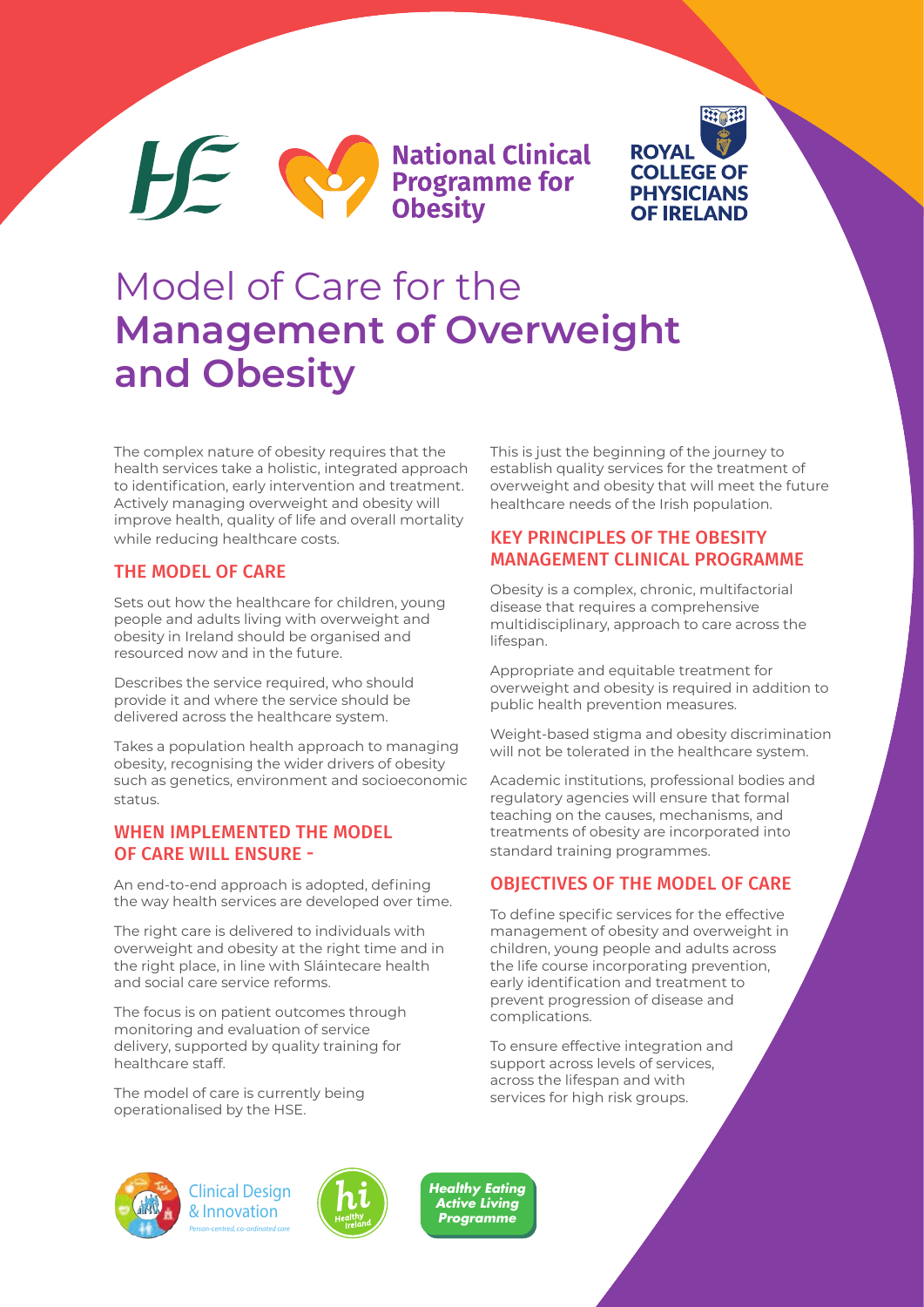# The Model of Care for **Adults with Overweight and Obesity**

## 5 LEVELS OF CARE



The model of care for adults aligns with the National Framework for the Integrated Prevention and Management of Chronic Disease in Ireland (2020).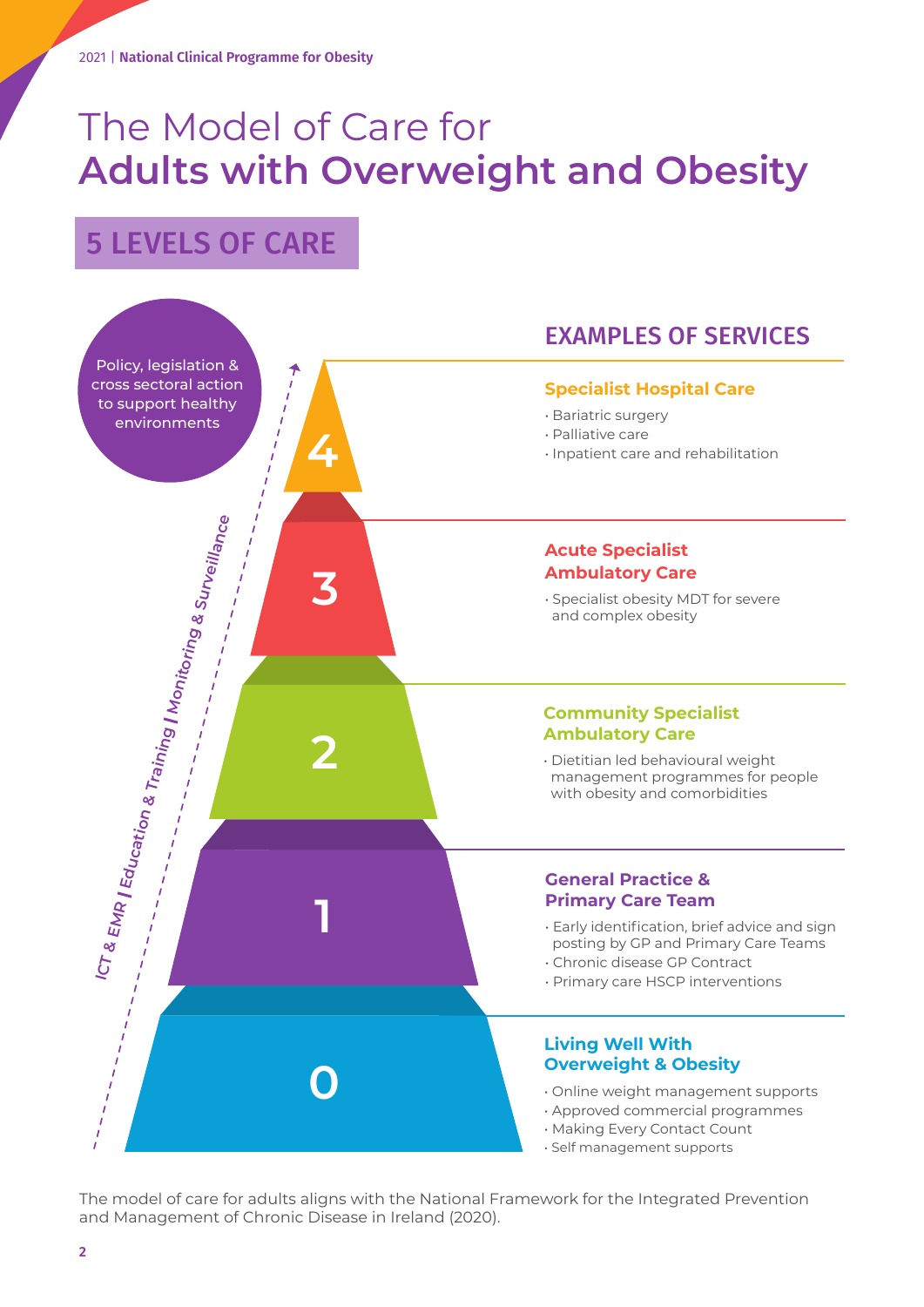**1.b**

**2**

**ICT & EMR |**

 **Education & Training |**

Policy, legislation & cross sectoral action to support healthy environments

 **Monitoring & Surveillance**

**3**

**1.a**

**0**

## The Model of Care for **Children and Young People**

4 LEVELS OF CARE

## EXAMPLES OF SERVICES

## **Tertiary Care Obesity MDT**

- Specialist MDT asessment and interventions
- Bariatric surgery (pre and post-operative support)
- Inpatient management

## **Hospital Specialist Obesity MDT**

- Lead paeditrician, CNS and dietitian assessment and treatment in local paediatric unit
- Pharmacotherapy
- Onward referral to tertiary care or community team as required

### **Community Specialist Obesity MDT**

• MDT 1:1, group and online interventions with medical oversight from GP or CMD

#### **General Practice & Primary Care Team**

- Early identification, brief advice & follow up by GP, GPN, PHN, CMD
- Primary care team HSCP interventions

## **Health Promotion & Community Programmes**

- Self management supports
- Enhanced parenting programmes

The model of care for children and young people aligns to the Paediatric Model of Care.

Glossary of Abbreviations: MDT Multi-Disciplinary Team HSCP Health And Social Care Professional GP General Practitioner CMD Community Medical Doctor CNS Clinical Nurse Specialist GPN General Practice Nurse PHN Public Health Nurse